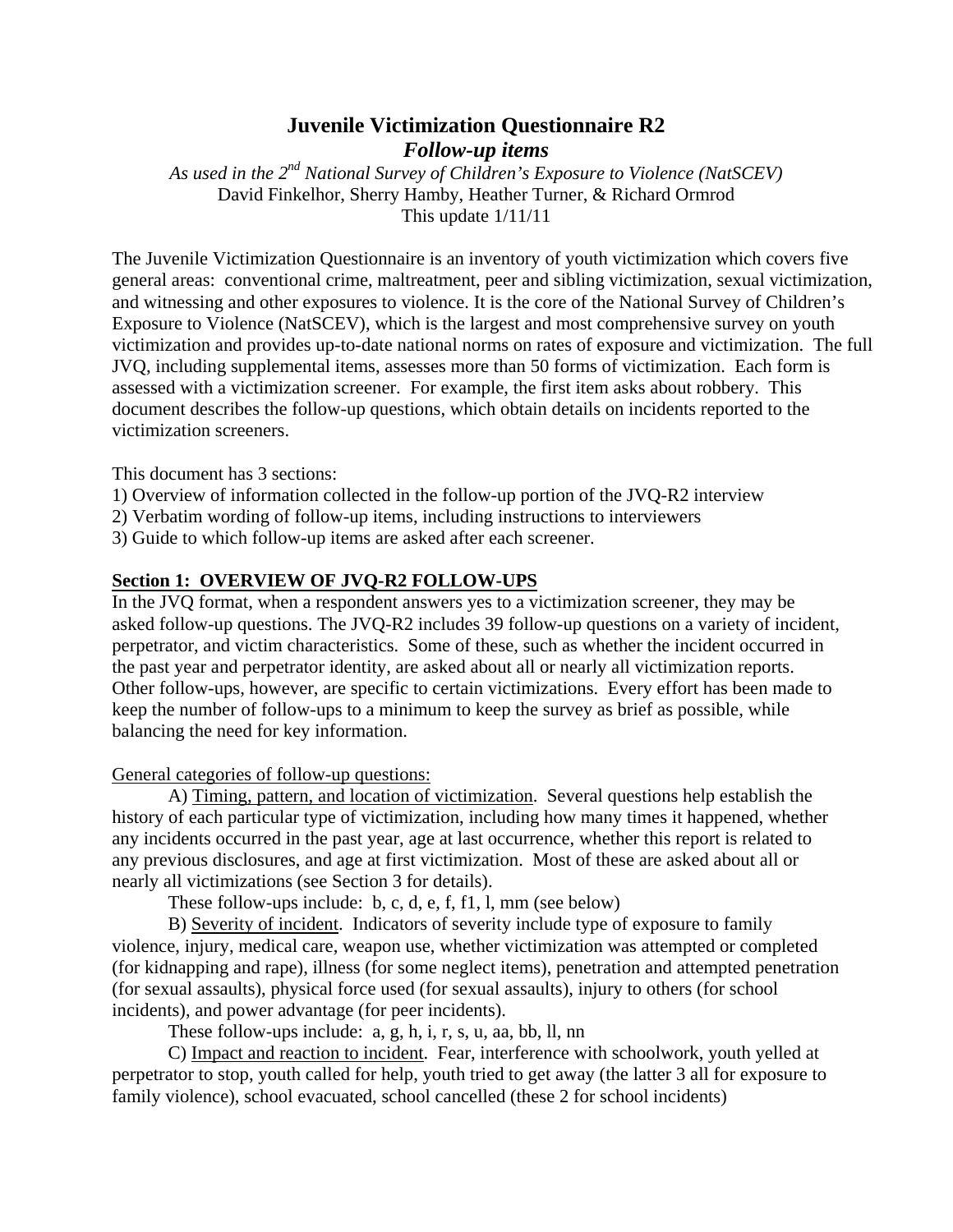These follow-ups include: m, n, ff, gg, hh, jj, kk

 D) Perpetrator characteristics. These are all based on the perceptions of the reporter. Although these are asked about nearly all victimizations, note there are a couple of screener items, such as Exposure to War, that do not include questions about perpetrators. Perceived motive (for dating violence, bias attack, custodial interference), perpetrator identity (relationship to youth), perpetrator gender, juvenile or adult perpetrator, and perpetrator age.

These follow-ups include:  $g$ , 1, j, k, t, v, z

 E) Persons who know about incident. Several questions determine whether any of the following know about what happened: a parent (always yes for caregiver reports), a teacher or daycare provider, police or law enforcement, and any type of counselor.

These follow-ups include: o, oa, ob, oc, pf

 F) Victim characteristics for witnessed events. For most JVQ-R2 questions, the victim is the youth (and youth demographic characteristics are collected in another section of the NatSCEV survey), but for witnessed events, the victim identity (relationship to youth), victim gender, and whether the victim was an adult or juvenile are also collected.

These follow-ups include: dd, ee

Abbreviated set of follow-ups: If it is not possible to ask all followup questions, the most important include: past year incidence, injury, perpetrator identity, victim identity (for witnessed incidents when youth was not victim), and juvenile or adult perpetrator. Also see the Abbreviated Interview, which includes these and a small number of item-specific follow-ups.

### **Section 2: VERBATIM WORDING FOR ALL FOLLOW-UP QUESTIONS USED IN NatSCEV-2**

- a. How did (your child/you) know it happened? READ IF NEEDED. SINGLE RECORD.
	- 1 Did (your child/you) see it? **SKIP TO C**
	- 2 Did (your child/you) hear it, but not see it? **SKIP TO C**
	- 3 Did (your child/you) not see or hear it, but see the person's bruise or injury? **SKIP TO C**
	- 4 Did (your child/you) not see or hear anything, but someone told (your child/you)? **[If a=4, go to b and then skip to next LOOP introduction.]**
	- 5 (VOL) Not sure **SKIP TO C**
	- 6 (VOL) Refused **SKIP TO C**

### **IF CHILD AGE=0 (UNDER 1 YEAR OLD) AUTOPUNCH 'YES' and SKIP TO C**

- b. Did (your child/you) find out about it in the last year?
	- 1 Yes **SKIP to next LOOP introduction**
	- 2 No **SKIP to next LOOP introduction**
	- 3 (VOL) Not sure **SKIP to next LOOP introduction**
	- 4 (VOL) Refused **SKIP to next LOOP introduction**
- c. How many times did this happen to (your child/you) in (his/her/your) whole life? *[Interviewer: If respondent is unsure, say "Would you say it was closer to 10 times, closer to 50 times, or more than that?" Assist respondent in pinpointing number of*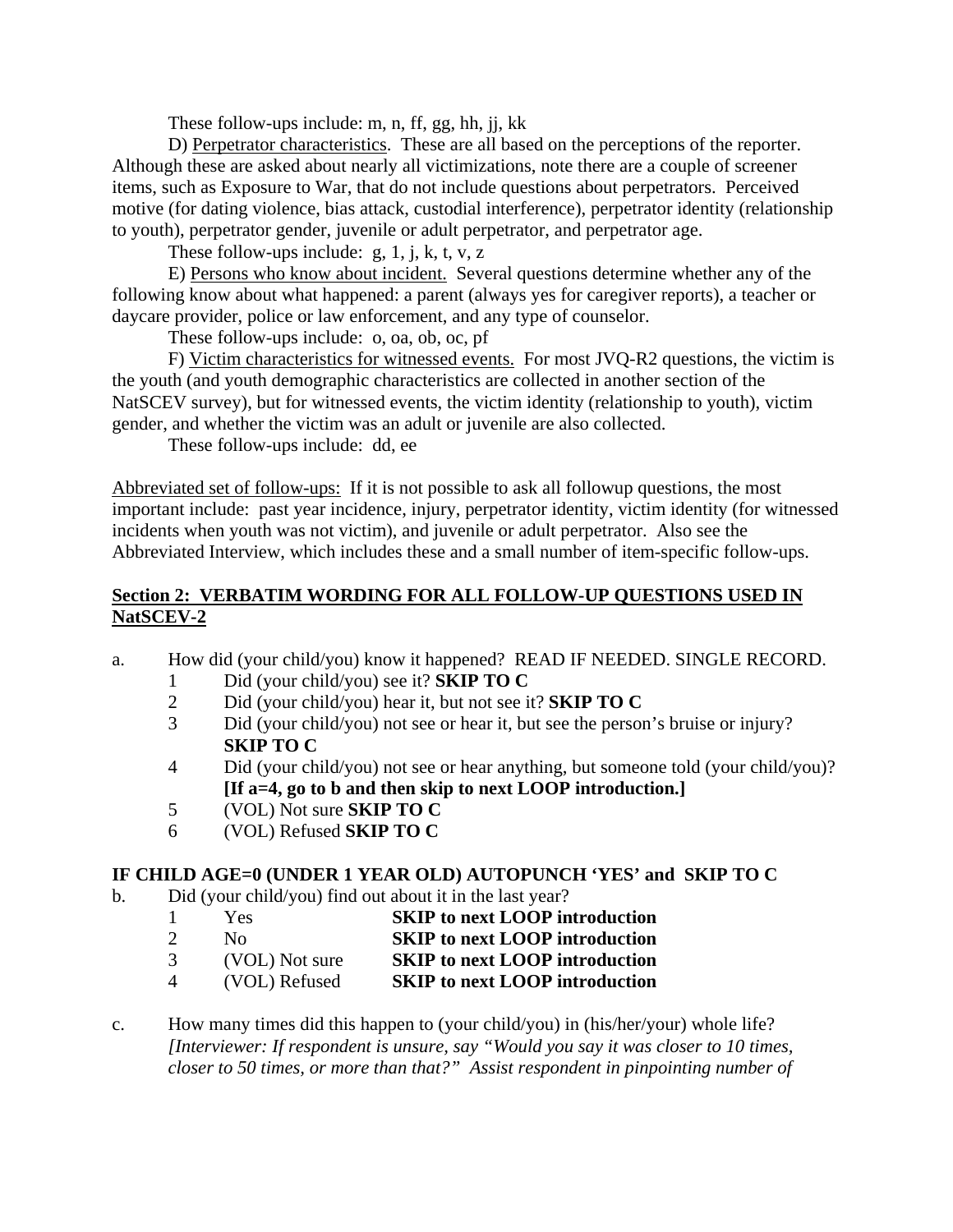*times. If more than one time, say "Answer the next questions about the last time this happened."]* 

 $\frac{1}{2}$  times [Range: 1-96; 97 = 97 or more; 98 = Not sure; 99 = Refused]

## **IF CHILD AGE=0 (UNDER 1 YEAR OLD) AUTOPUNCH 'YES' AND SKIP TO F**

- d. Thinking of (the last time/when) this happened to (your child/you)…did it happen within the last year? By the last year we mean between (current month) when (your child was /you were) (current age  $-1$ ) and now?
	- 1 Yes
	- 2 No
	- 3 (VOL) Not sure
	- 4 (VOL) Refused
- e. How old (was your child/were you) (the last time/when) this happened? **[IF CHILD 2 OR YOUNGER, RECORD AGE IN MONTHS IF PARENT STATES IT THAT**

**WAY.]** [Interviewer: Use grade/age chart to assist respondent.]

- $\frac{\ }{2}$  years old (1-17, 18=ns, 19=ref)
- \_\_\_\_\_ months old (0-24, 28=ns, 29=ref)
- f. [IF YES TO ANY PREVIOUS VICTIMIZATION, SAY]: Is this part of some other time you have already given me details about?
	- 1 Yes
	- 2 No **[GO TO g1]**
	- 3 (VOL) Not sure **[GO TO g1]**
	- 4 (VOL) Refused **[GO TO g1]**
- f1 If Yes to f, ask "Which time was that?" [CATI SHOW ONLY ONES THEY SAID YES TO AND HAVE ALREADY COME UP IN THE LOOP] [Record item number here: \_\_\_\_\_\_\_\_] [**SKIP TO next loop A]**
- g1. Why do you think this happened?
	- 1 You were arguing or your partner was angry about something you had done
	- 2 Play fighting, wrestling, or joking
	- 3 My partner was trying to "get through" to me
	- 4 My partner was protecting himself or herself from me
	- 5 Accidental; not on purpose
	- 6 (VOL) Not sure
	- 7 (VOL) Refused
- g. (Was your child/Were you) physically hurt when this happened?

*[Interviewer: Read definition when this question is asked the first time and then as many times as needed].*: "Hurt means you could still feel pain in your body the next day. You are also hurt when you have a bruise, a cut that bleeds, or a broken bone."]

- 1 Yes
- 2 No **[SKIP TO i]**
- 3 (VOL) Not sure **[GO TO i]**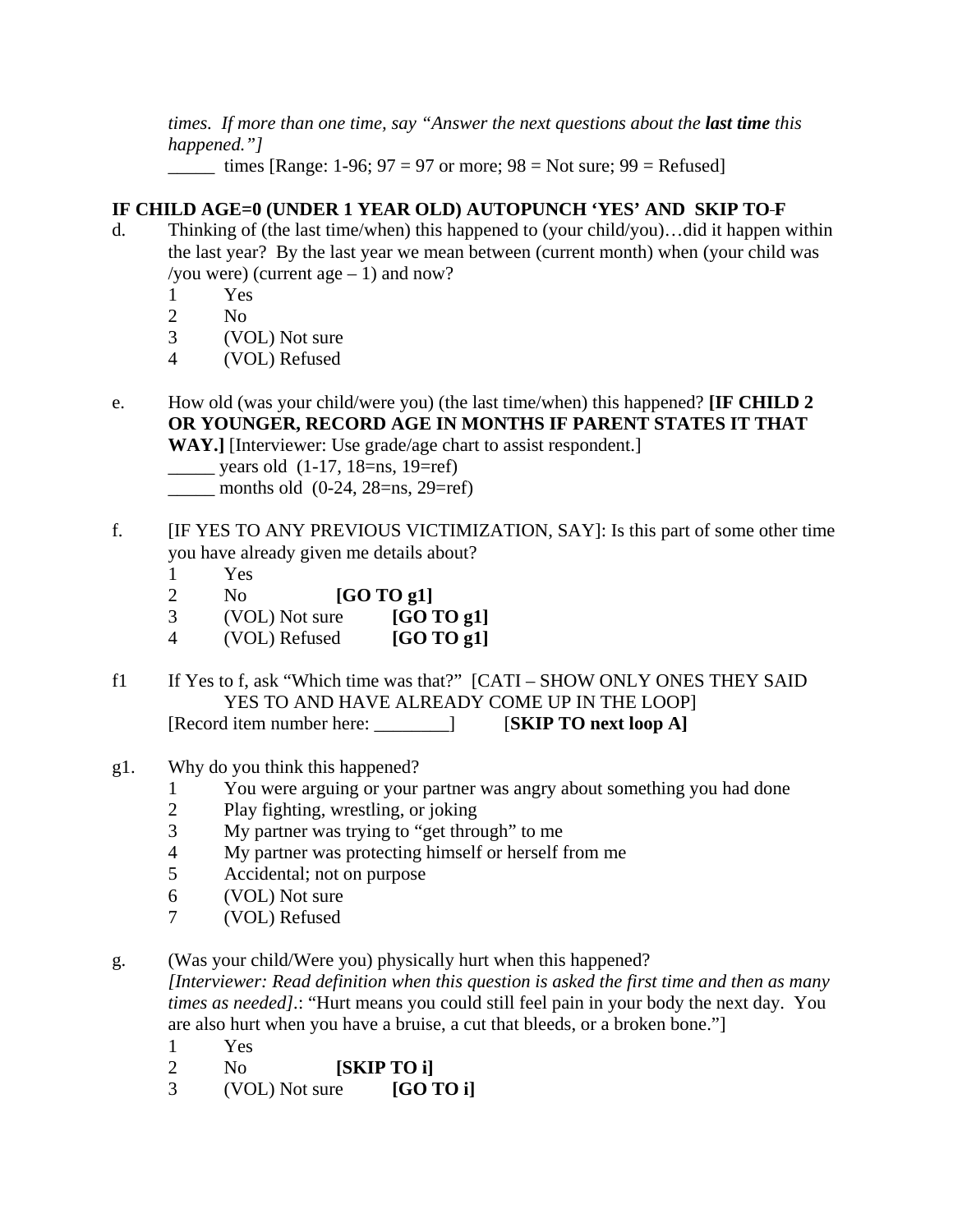- 4 (VOL) Refused **[GO TO i]**
- h. What kind of an injury was it? READ IF NEEDED. MULTIPLE RECORD
	- 1 Small bruise, scrape, or cut
	- 2 Large bruise, major cut, black eye, or bloody nose
	- 3 Sprain, broken bone, or broken teeth
	- 4 Injury inside your body
	- 5 Knocked-out or hit unconscious
	- 6 Felt other pain that lasted until next day
	- 7 Other (specify):  $\Box$
	- 8 (VOL) Not sure
	- 9 (VOL) Refused
- i. Did (your child/you) go to the hospital, a doctor's office, or some kind of health clinic to get treated for this injury?
	- 1 Yes
	- 2 No
	- 3 (VOL) Not sure
	- 4 (VOL) Refused
- j Who did this? [Interviewer: Try to categorize from open-ended responses. Read categories only if respondent needs help.]
	- 1 Brother, sister, or other child who lives with (your child/you) (cousin, foster sibling, etc.)
	- 2 Biological or adoptive father
	- 1 Step-father or live-in boyfriend
	- 4 Biological or adoptive mother
	- 5 Step-mother or live-in girlfriend
	- 6 Foster parent
	- 7 A relative who lives in (your child's/your) home (uncle, grandparent, etc.)
	- 8 A relative who does not live with (your child/you)
	- 9 A parent's boyfriend, girlfriend, date, or ex-boyfriend or girlfriend who does not live with (you/your child).
	- 10 Grown-up (your child/you) know(s) from some organization, such as a teacher, coach, or youth group leader
	- 11 Anyone else (your child/you) know(s) such as a friend or neighbor
	- 12 Stranger (a stranger is someone (your child/you) doesn't know)
	- 13 Boyfriend/girlfriend
	- 14 Other \_\_\_\_\_\_\_\_\_\_\_ *(write in who it was)*
	- 15 (VOL) Not sure
	- 16 (VOL) Refused

#### k. Was this person a man, woman, boy, or girl? *[Interviewer: Ask only for perpetrators when gender is not clear but always code gender but always code gender.] [CATI - IF j=2 or 3, autopunch 1 here, if j=4 or 5, autopunch 2 here and do not show question]*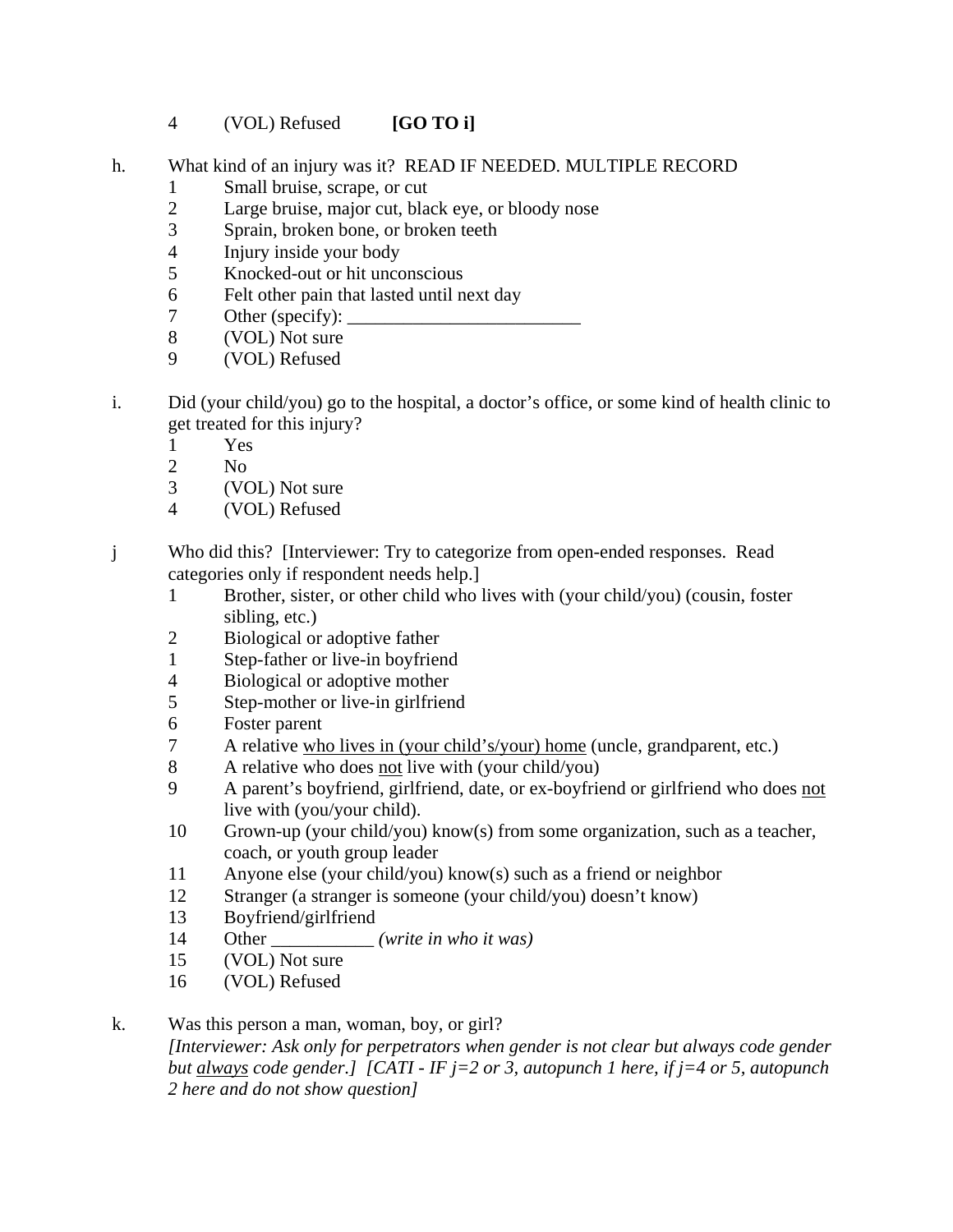- 1 Man
- 2 Woman
- 3 Boy
- 4 Girl
- 5 (VOL) Not sure
- 6 (VOL) Refused

L. Where (was your child/were you) when this happened?

- 1 Inside or near home
- 2 At school (inside, in school yard, or on bus) [HIDE FOR 0-4 YEAR OLDS]
- 3 At daycare or an after school program [HIDE FOR 12+ YEAR OLDS]
- 4 Somewhere else
- 5 (VOL) Not sure
- 6 (VOL) Refused
- m. Thinking back to when it happened, how afraid did (your child/you) feel? Would you say (your child/you) felt…
	- 1 Not at all afraid
	- 2 A little afraid
	- 3 Very afraid
	- 4 (VOL) Not sure
	- 5 (VOL) Refused
- n. Did (your child/you) miss any days of school, or (was/were) (your child/you) unable to complete your schoolwork, because of what happened?
	- 1 Yes
	- 2 No
	- 3 (VOL) Not sure
	- 4 (VOL) Refused

o. Do any of these people know about what happened?

 *[Interviewer: Read each response and code all that apply.]* 

- oa. **[SKIP if TYPE=1, CAREGIVER]** A parent (or ANOTHER parent if one parent did this)
	- 1 Yes
	- 2 No
	- 3 (VOL) Don't Know / Refused
- ob. A teacher, counselor, or other adult at (your child's/your) school or daycare
	- 1 Yes
	- 2 No
	- 3 (VOL) Don't Know / Refused
- oc. A police officer or some other law official
	- 1 Yes
	- 2 No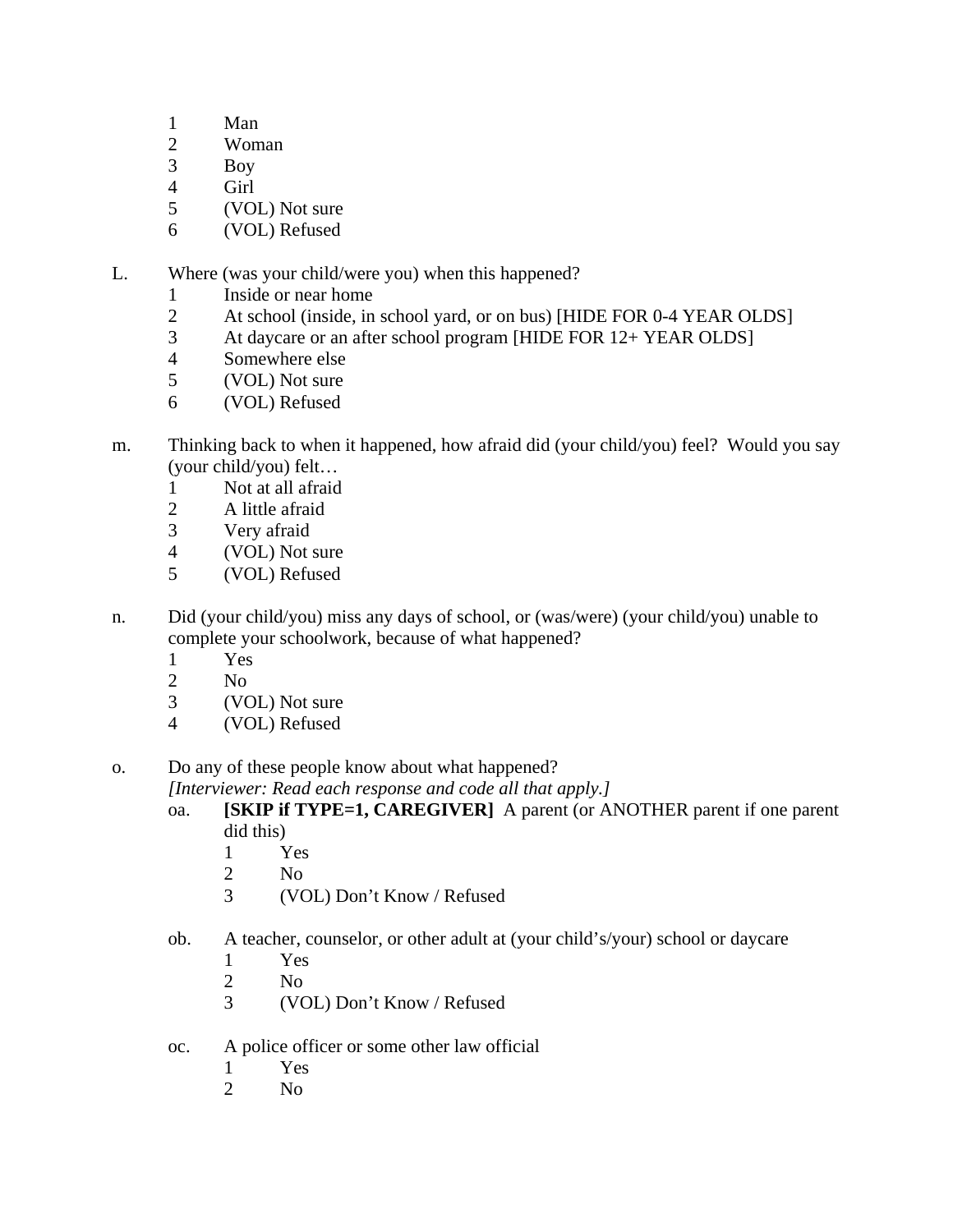- 3 (VOL) Don't Know / Refused
- pf. Did (your child/you) talk with someone other than friends or family about what happened --- someone like a counselor or minister who tried to help (your child/you) deal with it?

## **(PUNCH ALL THAT APPLY)**

- 1 Counselor, psychologist, social worker, therapist of any type
- 2 Minister or clergy of any type
- 3 Other professional
- 4 None of these
- 5 (VOL) Not sure
- 6 (VOL) Refused
- r. Did the person who did this use any of these?
	- 1 Gun
	- 2 Knife
	- 3 Stick, rock, bottle, pipe, or tool such as a hammer or wrench
	- 4 Other (Specify \_\_\_\_\_\_\_\_\_\_\_\_\_\_\_\_\_\_\_\_\_)
	- 5 (VOL) No weapon used
	- 6 (VOL) Not sure
	- 7 (VOL) Refused
- s. (Was your child/were you) actually kidnapped or did (**he/she** /you) get away before it happened?
	- 1 Kidnapped
	- 2 Got away (*Note to interviewer: This includes with any help*)
	- 3 (VOL) Not sure
	- 4 (VOL) Refused
- t. What was the reason? Was it because of…
	- 1 (your child's/your) skin color
	- 2 (your child's/your) religion<br>3 Where your family comes fi
	- Where your family comes from
	- 4 Because of some physical problem (your child has/you have)
	- 5 Because someone said (your child was/you were) gay
	- 6 (VOL) Not sure
	- 7 (VOL) Refused
- u. Did (your child/you) get sick when this happened?
	- 1 Yes
	- 2 No
	- 3 (VOL) Not sure
	- 4 (VOL) Refused
- v. Did this person take, keep, or hide (your child/you) to try to keep (your child/you) from ever living with this other parent?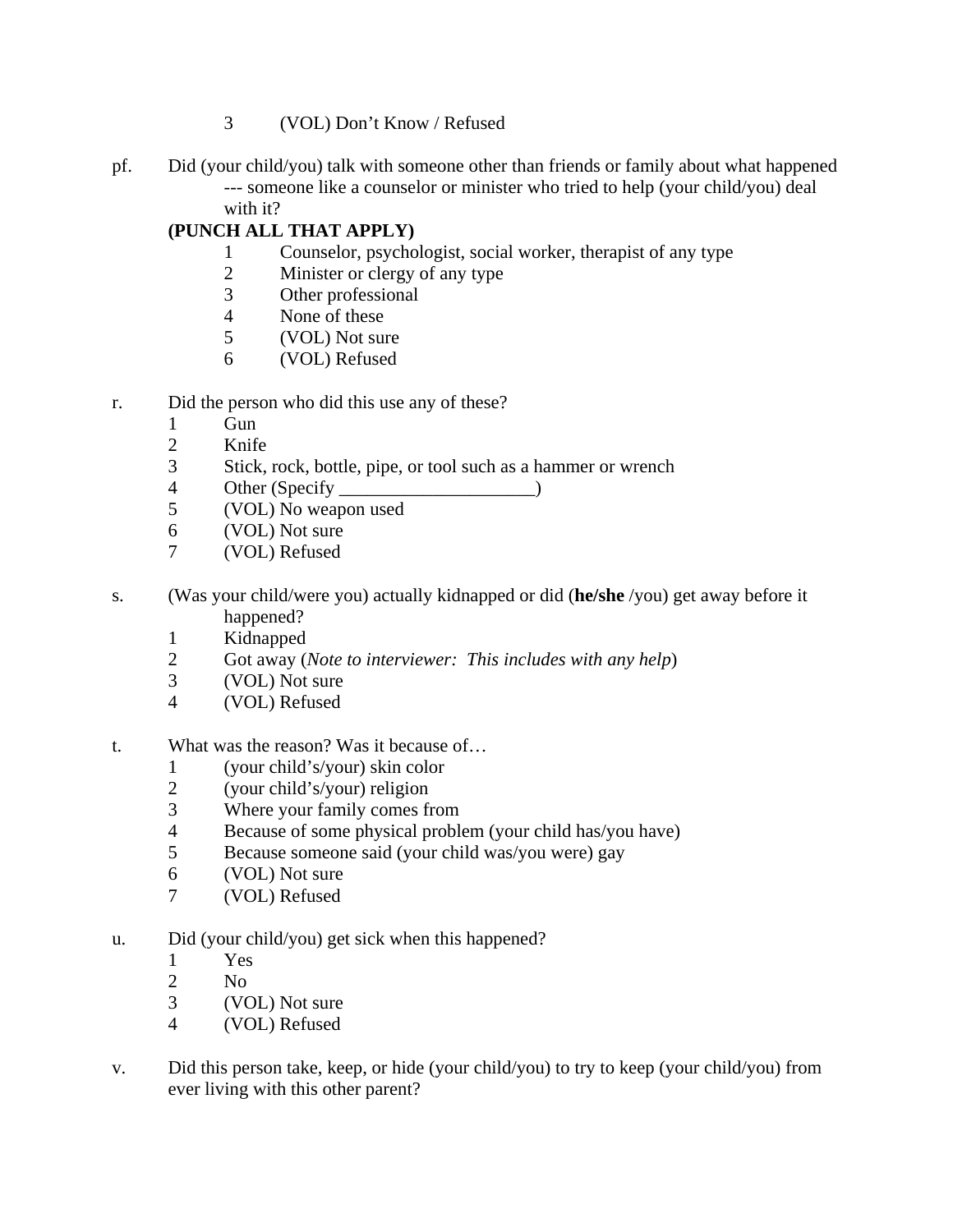1 Yes

- 2 No
- 3 (VOL) Not sure
- 4 (VOL) Refused
- z. How old was the person(s) who **did this**? [Interviewer: If the respondent doesn't know, ask him/her to guess. At a minimum determine whether the person was 18 or older.] [Interviewer: If the respondent doesn't know or guess, ask what grade the person was in]  $\mu$  years old (0-97,98=ns, 99=ref)
- aa. Did this person(s) put any part of her/his body inside (your child/you)?
	- 1 Yes **[SKIP TO CC]**
	- 2 No **[GO TO BB]**
	- 3 (VOL) NS **[SKIP TO CC]**
	- 4 (VOL) REF **[SKIP TO CC]**
- bb. Did this person (these persons) try to do that?
	- 1 Yes
	- 2 No
	- 3 (VOL) Not sure
	- 4 (VOL) Refused
- cc. When this (last) happened did someone actually use physical force by pushing, grabbing, hitting or threatening (your child/you) with a weapon?
	- 1 Yes
	- 2 No
	- 3 (VOL) Not sure
	- 4 (VOL) Refused
- dd. Who did this happen to? How (does your child/do you) know(s) this person?
	- 1 Brother, sister, or other child who lives with (your child/you) (cousin, foster sibling, etc.)
	- 2 Biological or adoptive father
	- 3 Step-father or live-in boyfriend
	- 4 Biological or adoptive mother
	- 5 Step-mother or live-in girlfriend
	- 6 Foster parent
	- 7 A relative who lives in (your child's/your) home (uncle, grandparent, etc.)
	- 8 A relative who does not live with (your child/you)
	- 9 A parent's boyfriend, girlfriend, date, or ex-boyfriend or girlfriend who does not live with (your child/you).
	- 10 Grown-up (your child/you) know(s) through some organization, such as a teacher, coach, or youth group leader
	- 11 Someone else (your child/you) know(s) such as a friend or neighbor
	- 12 Stranger (a stranger is someone you don't know)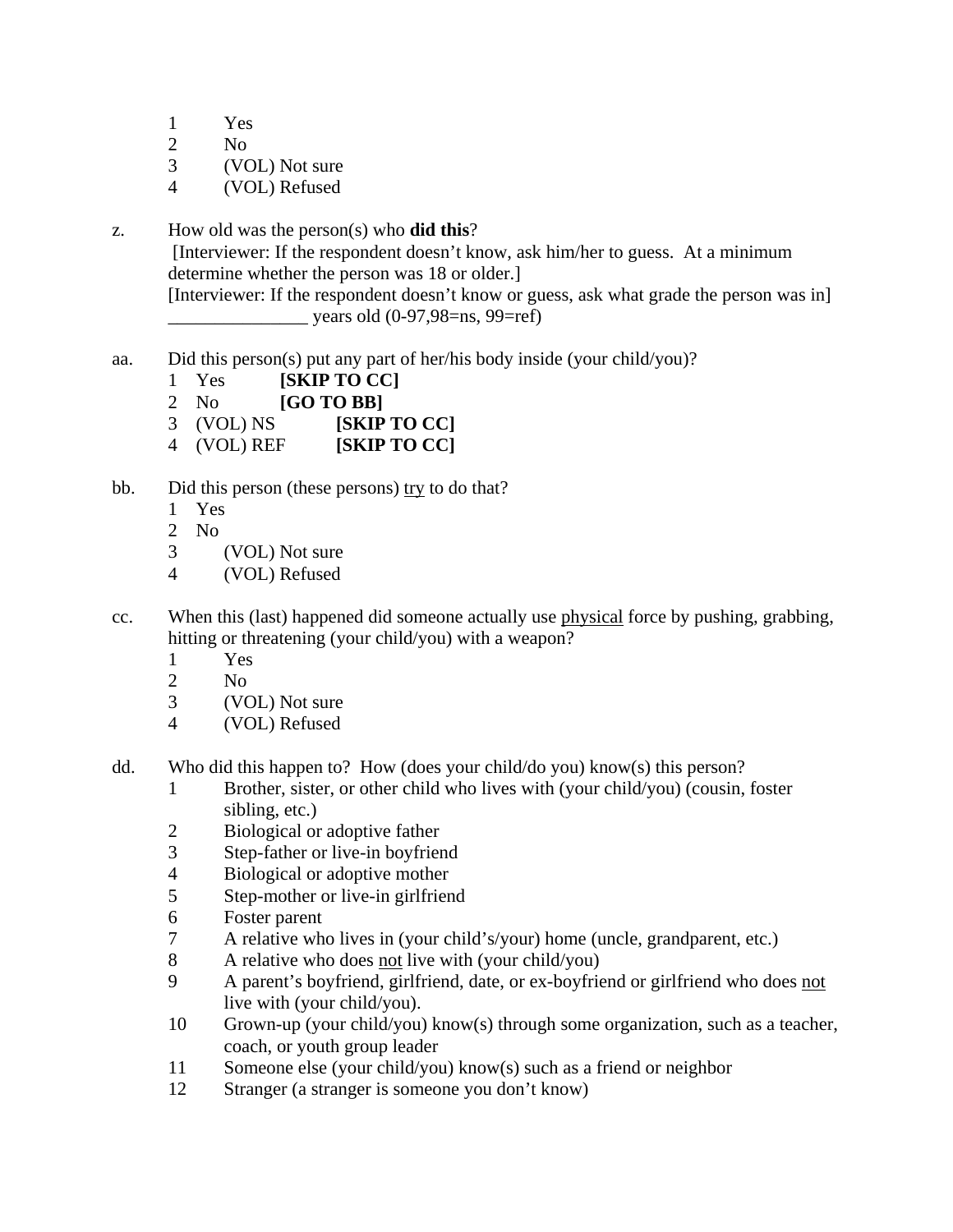- 13 Boyfriend/girlfriend
- 14 Other \_\_\_\_\_\_\_\_\_\_\_ *(write in who it was)*
- 15 (VOL) Not sure
- 16 (VOL) Refused
- 17 An adult/group of adults (unspecified)
- 18 A kid/group of kids (unspecified)

## **[CATI – IF dd=2 or 3, autopunch 1 here, if dd=4 or 5, autopunch 2 here and do not show question]**

- ee. Was this person a man, woman, boy, or girl? *[Interviewer: Ask only if gender is not clear but always code gender.]* 
	- 1 Man
	- 2 Woman<br>3 Boy
	- Boy
	- 4 Girl
	- 5 (VOL) Not sure
	- 6 (VOL) Refused
- ff. When this happened, did (your child/you) yell at them to stop?
	- 1 Yes
	- 2 No
	- 3 (VOL) Not sure
	- 4 (VOL) Refused

## **IF CHILD AGE 0-1, SKIP TO HH.**

- gg. When this happened, did (your child/you) call someone else for help, like calling someone on the phone or going next door?
	- 1 Yes
	- 2 No
	- 3 (VOL) Not sure
	- 4 (VOL) Refused
- hh. When this happened, did (your child/you) try to get away from the fighting by hiding or leaving the house?
	- 1 Yes
	- 2  $N<sub>0</sub>$
	- 3 (VOL) Not sure
	- 4 (VOL) Refused
- jj. Did everyone have to leave the school while they looked for the bomb or the attacker?
	- 1 Yes
	- 2 No
	- 3 (VOL) Not sure
	- 4 (VOL) Refused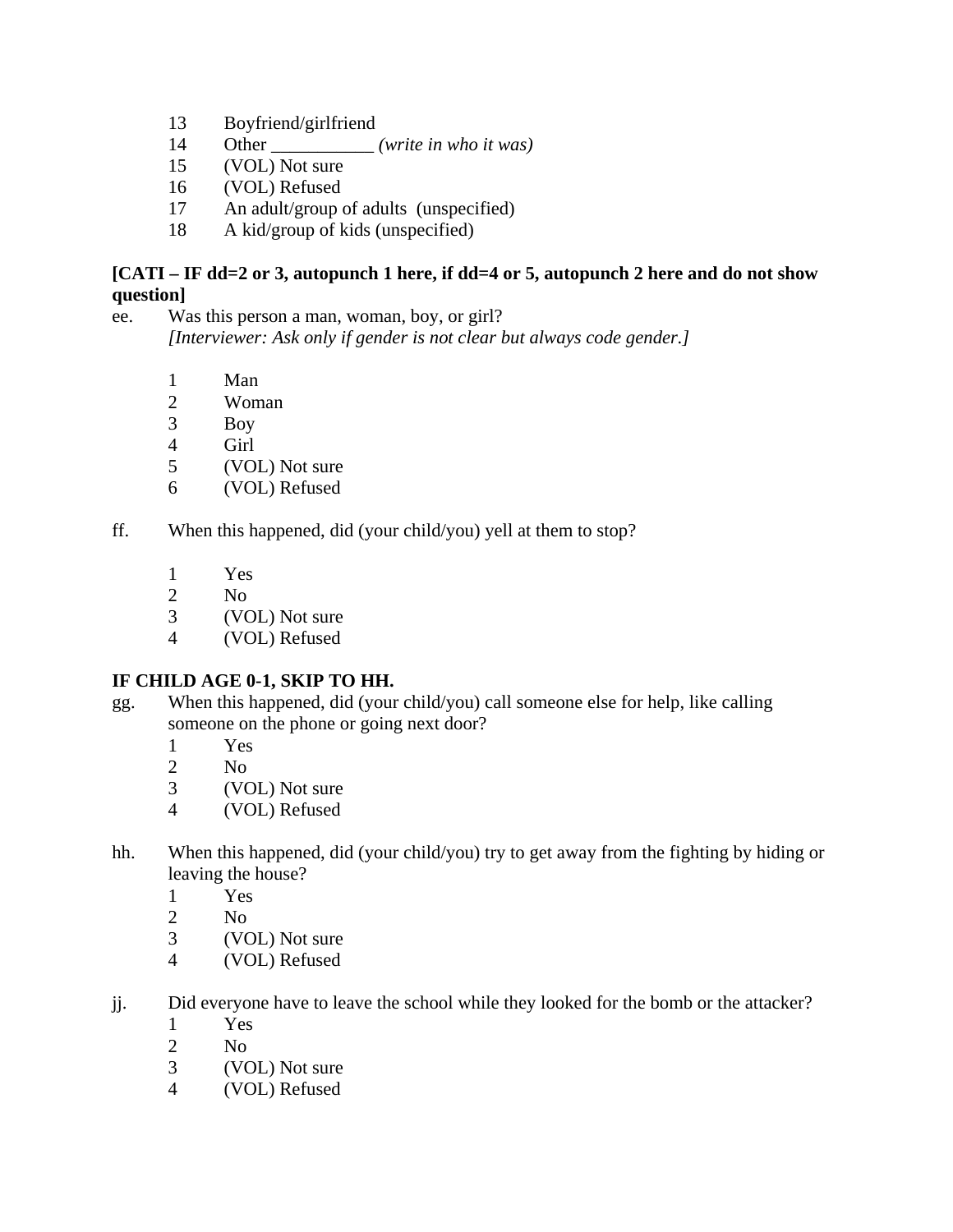- kk. Was school cancelled when this happened?
	- 1 Yes
	- 2 No
	- 3 (VOL) Not sure
	- 4 (VOL) Refused

## LL. Was anyone physically hurt when this happened?

- 1 Yes
- 2 No
- 3 (VOL) Not sure
- 4 (VOL) Refused

# Ask nn if  $k = 3$  or 4 [boy or girl]

- nn. Did the person who did this have an advantage over you because he/she is stronger, more popular, or has a lot of influence over other kids? [ASK THIS FOR ALL SCREENER WHERE PERPETRATER IS "BOY" OR "GIRL" (I.E. UNDER 18 YEARS)
- mm. We've been talking about the last time this happened. Now, I want you to think about the VERY FIRST TIME this happened. How old (was your child/were you) the very first time this happened?

# **[IF CHILD 2 OR YOUNGER, RECORD AGE IN MONTHS IF PARENT STATES IT**

**THAT WAY.**] [Interviewer: Use grade/age chart to assist respondent.]

- years old  $(1-17, 18=ns, 19=ref)$
- $\frac{\text{months old (0-24, 28=ns, 29=ref)}}{$

## **Section 3: GUIDE TO WHICH FOLLOW-UPS TO ASK FOR EACH SCREENER**

(Note: Listed in order they are read in interview)

- **1 IF YES TO C1, SAY:** "Earlier you said that at some time in (your child's/your) life someone used force to take something from (your child/you) that (he/she was/you were) carrying or wearing." *ASK FOLLOW-UPS - C D E G H I J K L M N O Pf R NN MM*  **IF NO TO C1, SKIP TO C2 INTRODUCTION.**
- **2** IF YES TO C2, SAY: "Earlier you said that at some time in (your child's/your) life someone stole something from (your child/you) and never gave it back. Something like a backpack, money, watch, clothing, bike, stereo, or something else." *ASK FOLLOW-UPS - C D E F F1 J K L M N O Pf NN MM*   **IF NO TO C2, SKIP TO C3 INTRODUCTION.**
- **3 IF YES TO C3, SAY:** "Earlier you said that at some time in (your child's/your) life someone broke or ruined (your child's/your) things on purpose." *ASK FOLLOW-UPS - C D E F F1 J K L M N O Pf NN MM*   **IF NO TO C3, SKIP TO C4 INTRODUCTION.**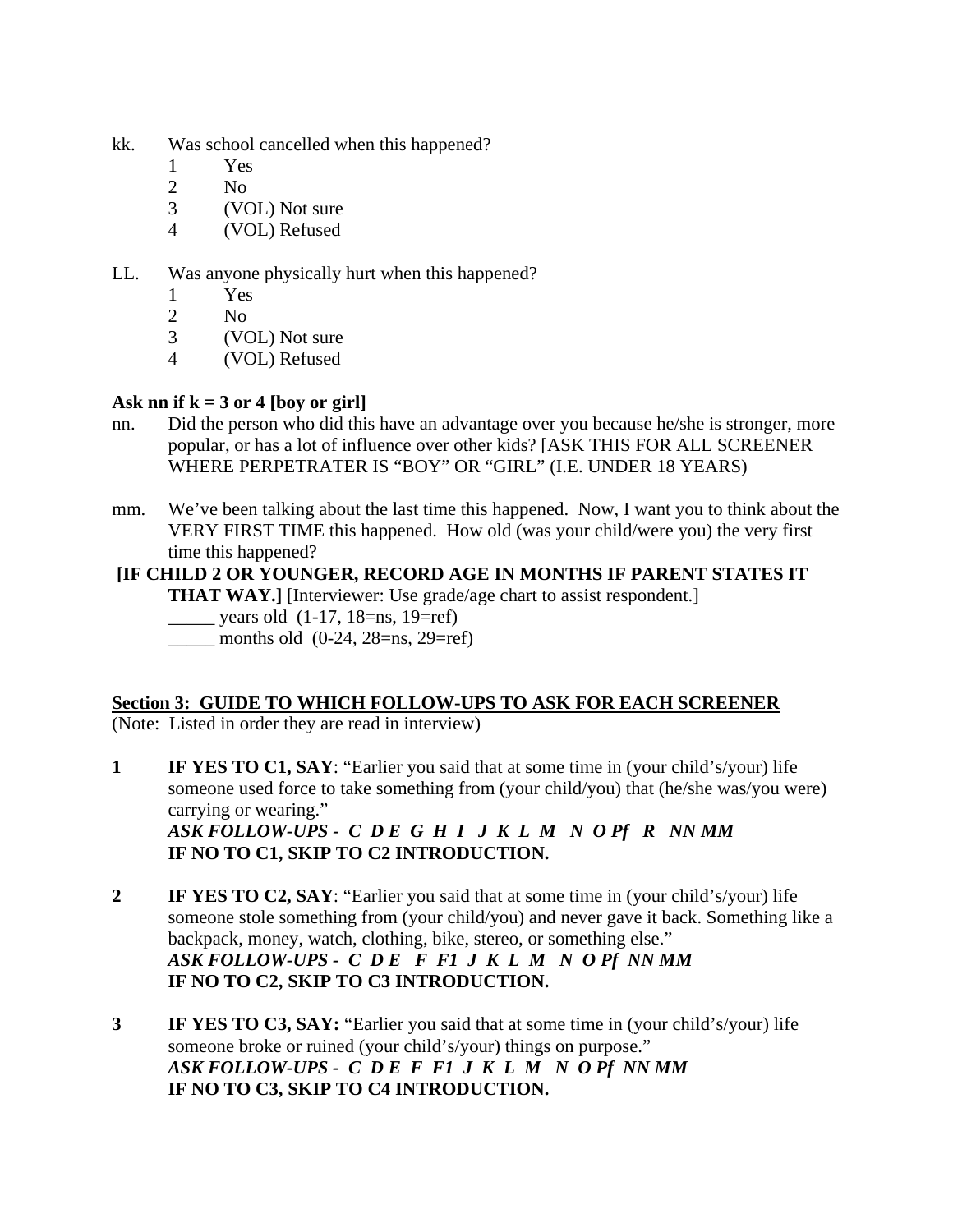- **4** IF YES TO C4, SAY: "Earlier you said that at some time in (your child's/your) life someone hit or attacked (your child/you) on purpose with a stick, rock, gun, knife or something that would hurt." *ASK FOLLOW-UPS - C D E F F1 G H I J K L M N O Pf R MM NN*   **IF NO TO C4, SKIP TO C5 INTRODUCTION.**
- **5** IF YES TO C5 SAY: "Earlier you said that at some time in (your child's/your) life someone hit or attacked (your child/you) without using a stick, rock, gun, knife, or some thing that would hurt." *ASK FOLLOW-UPS - C D E F F1 G H I J K L M N O Pf MM NN*   **IF NO TO C5, SKIP TO C6 INTRODUCTION.**
- **6 IF YES TO C6, SAY:** "Earlier you said that at some time in (your child's/your) life someone started to attack (your child/you) but for some reason it didn't happen. For example, someone helped (your child/you) or (your child/you) got away." *ASK FOLLOW-UPS - C D E F F1 J K L M N O Pf MM NN*   **IF NO TO C6, SKIP TO C7 INTRODUCTION.**
- **7** IF YES TO C7, SAY: "Earlier you said that at some time in (your child's/your) life someone threatened to hurt (your child/you) when it seemed like they might really do it." *ASK FOLLOW-UPS - C D E F F1 J K L M N O Pf MM NN*   **IF NO TO C7, SKIP TO C8 INTRODUCTION.**
- **8 IF YES TO C8, SAY**: "Earlier you said that at some time in (your child's/your) life someone tried to kidnap (your child/you)." *ASK FOLLOW-UPS - C D E F F1 G H I J K L M N O Pf R S MM NN*   **IF NO TO C8, SKIP TO C9 INTRODUCTION.**
- **9** IF YES TO C9 SAY: "Earlier you said that at some time in (your child's/your) life (your child/you) had been hit or attacked because of your skin color, religion, where your family comes from, because of a physical problem or because someone said (your child was/you were) gay." *ASK FOLLOW-UPS - C D E F F1 G H I J K L M N O Pf R T MM NN*   **IF NO TO C9, SKIP TO M1 INTRODUCTION.**
- **10 IF YES TO M1, SAY:** "Earlier you said that at some time in (your child's/your) life a grown-up in your child's life hit, beat, kicked or physically hurt (your child/you), not including a spanking on the bottom." *ASK FOLLOW-UPS - C D E F F1 G H I J K L M N O Pf R MM NN*   **IF NO TO M1, SKIP TO M2 INTRODUCTION.**
- **11** IF YES TO M2 SAY: "Earlier you said that at some time in (your child's/your) life (your child/you) got scared or felt really bad because a grown-up in (your child's/your) life called (him/her/you) names, said mean things to (him/her/you), or said they didn't want (him/her/you)."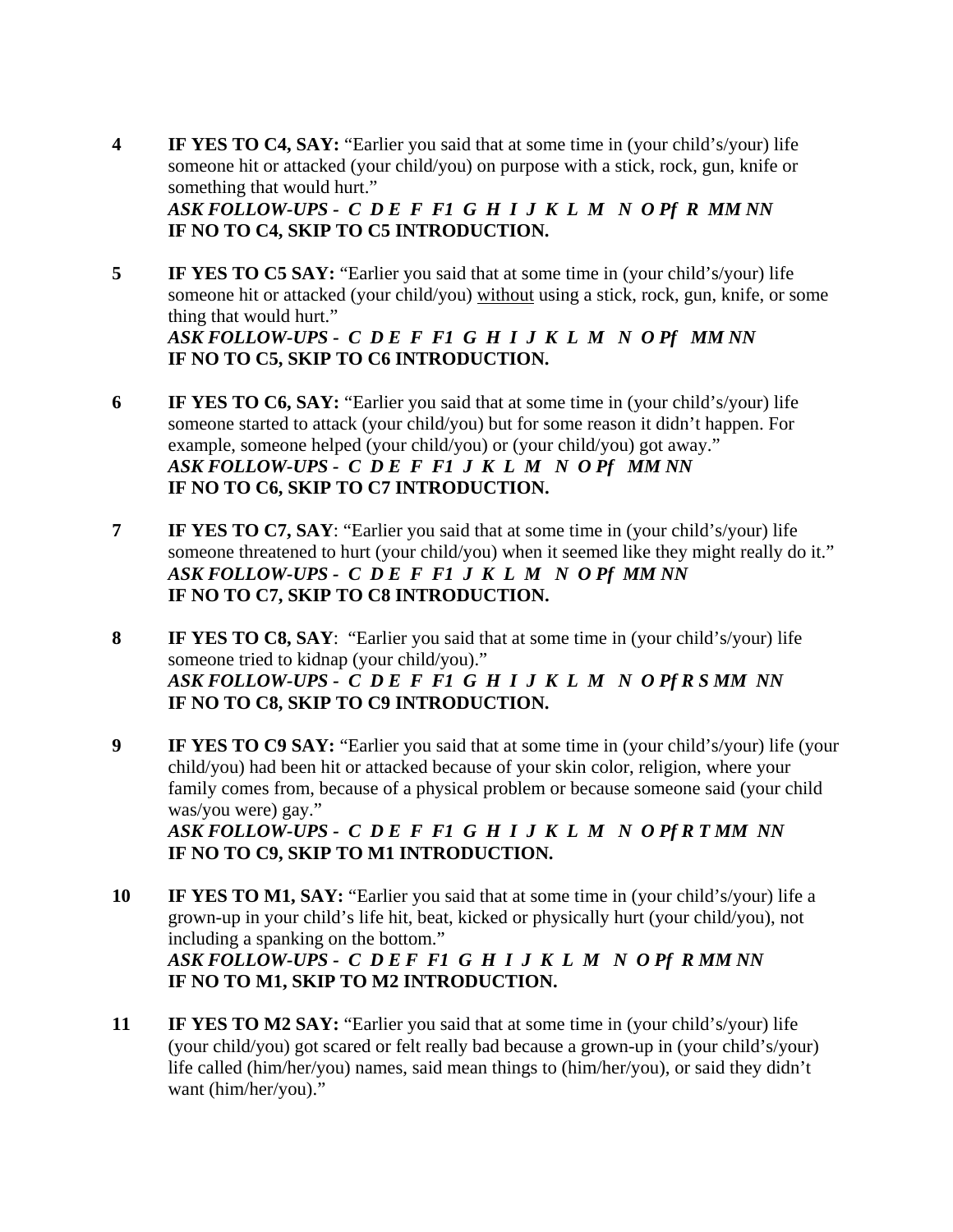## *ASK FOLLOW-UPS - C D E F F1 J K L M N O Pf MM NN*   **IF NO TO M2, SKIP TO M3 INTRODUCTION.**

- **12** IF YES TO M3, SAY: "Earlier you said that at some time in (your child's/your) life (your child was/you were) neglected – that grown-ups did not take care of (your child/you) the way they should." *ASK FOLLOW-UPS - C D E F F1 J K M N O Pf U MM NN*   **IF NO TO M3, SKIP TO M4 INTRODUCTION.**
- **13** IF YES TO M4 SAY: "Earlier you said that at some time in (your child's/your) life a parent took, kept or hid (your child/you) to stop (your child/you) from being with another parent." *ASK FOLLOW-UPS - C D E F F1 G H I J K L M N O Pf V MM NN*   **IF NO TO PM4, SKIP TO P1 INTRODUCTION.**
- **14** IF YES TO P1, SAY: "Earlier you said that at some time in (your child's/your) life a group of kids or a gang hit, jumped or attacked (your child/you)." *ASK FOLLOW-UPS - C D E F F1 G H I L M N O Pf R Z MM*   **IF NO TO P1, SKIP TO P2 INTRODUCTION.**
- **15 IF YES TO P2, SAY:** "Earlier you said that at some time in (your child's/your) life, a kid, even if it was a brother or sister, hit (your child/you)." *ASK FOLLOW-UPS - C D E F F1 G H I J K L M N O Pf R Z MM NN*   **IF NO TO P2, SKIP TO P3 INTRODUCTION.**
- **16 IF YES TO P3, SAY:** "Earlier you said that at some time in (your child's/your) life a kid tried to hurt (your child's/your) private parts on purpose by hitting or kicking (your child/you) there." *ASK FOLLOW-UPS - C D E F F1 G H I J K L M N O Pf R Z MM NN*   **IF NO TO P3, SKIP TO P4 INTRODUCTION.**
- **17** IF YES TO P4 SAY: "Earlier you said that at some time in (your child's/your) life a kid picked on (your child/you) by chasing (your child/you), grabbing (your child/you), or making (your child/you) do something (he/she/ you) did not want to do." *ASK FOLLOW-UPS - C D E F F1 G H I J K L M N O Pf Z MM NN*   **IF NO TO P4, SKIP TO P5 INTRODUCTION.**
- **18 IF YES TO P5, SAY:** "Earlier you said that at some time in (your child's/your) life (your child/you) got scared or felt really bad because other kids were calling (him/her/you) names, saying mean things to (him/her/you), or saying they didn't want (him/her/you) around." *ASK FOLLOW-UPS - C D E F F1 J K L M N O Pf Z MM NN*   **IF NO TO P5, SKIP TO P6 INTRODUCTION, IF APPLICABLE.**
- **19 IF TYPE 2 (YOUTH), ASK P6 LOOP. ELSE SKIP TO NEXT INCIDENT.**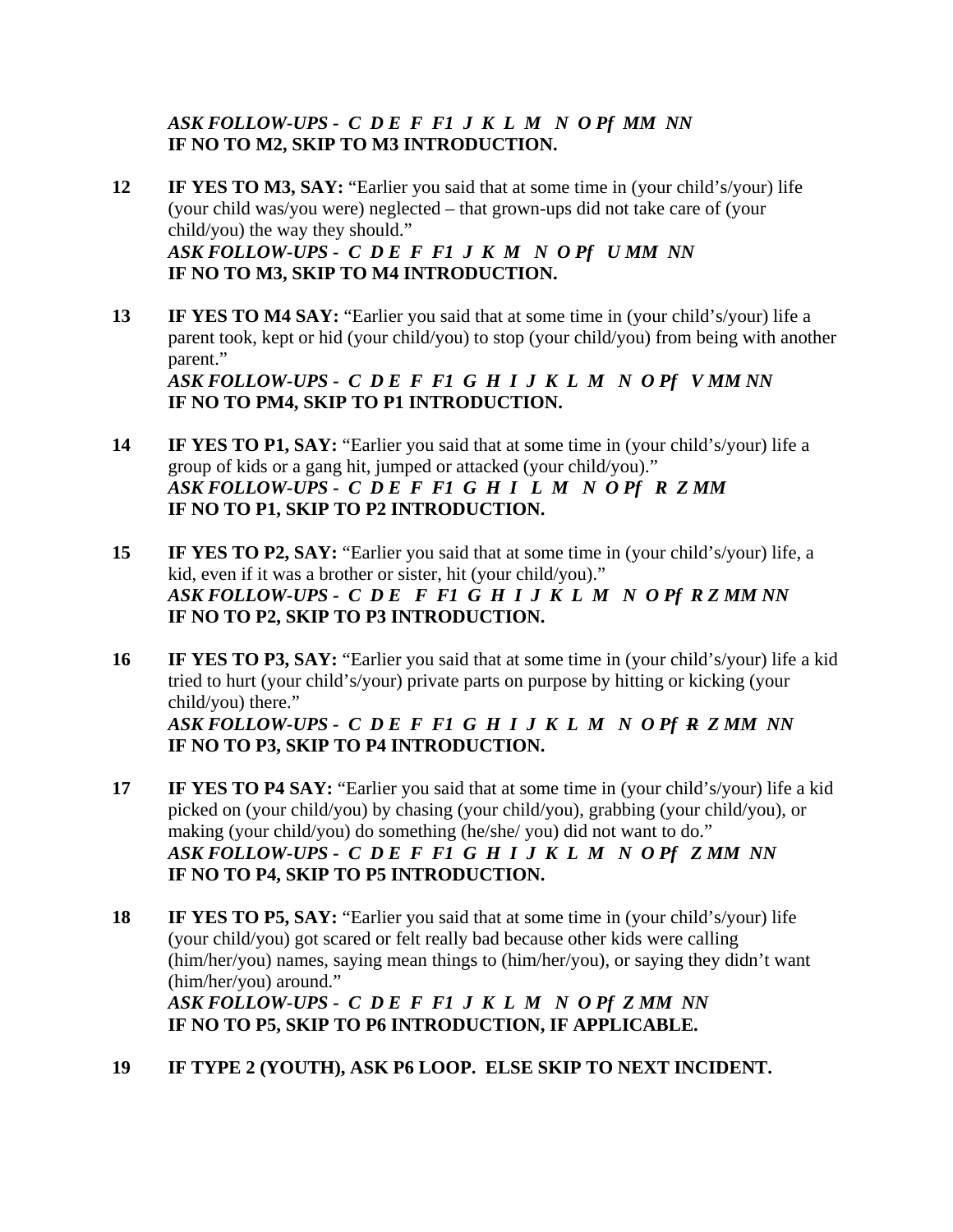**IF YES TO P6 (youth only), SAY:** "Earlier you said that at some time in your life a boyfriend or a girlfriend or anyone you went on a date with slapped or hit you." *ASK FOLLOW-UPS C D E F F1 G1 G H I J K L M N O Pf R Z MM NN*   **IF NO TO P6, SKIP TO S1 INTRODUCTION.** 

**20 IF YES TO S1, SAY:** "Earlier you said that at some time in (your child's/your) life a grown-up (your child/you) know touched (your child's/your) private parts when they shouldn't have, made (your child/you) touch their private parts, or forced (your child/you) to have sex." *ASK FOLLOW-UPS -C D E F F1 G H I J K L M N O Pf AA BB CC MM NN* 

 **IF NO TO S1, SKIP TO S2 INTRODUCTION.** 

- **21 IF YES TO S2 SAY:** "Earlier you said that a grown-up (your child/you) did not know touched (your child's/your) private parts when they shouldn't have, made (your child/you) touch their private parts, or forced (your child/you) to have sex." *ASK FOLLOW-UPS - C D E F F1 G H I K L M N O Pf AA BB CC MM NN*   **IF NO TO S2, SKIP TO S3 INTRODUCTION.**
- **22 IF YES TO S3, SAY:** "Earlier you said that at some time in (your child's/your) life another child made (your child/you) do sexual things."  **IF NO TO S3, SKIP TO S4 INTRODUCTION.**  *ASK FOLLOW-UPS -C D E F F1 G H I J K L M N O Pf Z AA BB CC MM NN*
- **23 IF YES TO S4 SAY:** "Earlier you said that at some time in (your child's/your) life someone tried to force (your child/you) to have sexual intercourse, even if it didn't happen." *ASK FOLLOW-UPS - C D E F F1 G H I J K L M N O Pf AA CC MM NN*   **IF NO TO S4, SKIP TO S5 INTRODUCTION.**
- **24 IF YES TO S5, SAY,** "Earlier you said that at some time in (your child's/your) life someone made (your child/you) look at their private parts by using force, surprise, or by "flashing" (your child/you)." *ASK FOLLOW-UPS - C D E F F1 J K L M N O Pf Z MM NN*   **IF NO TO S5, SKIP TO S6 INTRODUCTION.**
- **25 IF YES TO S6, SAY,** "Earlier you said that at some time in (your child's/your) life someone hurt (your child's/your) feelings by saying or writing something sexual about (your child/you) or (your child's/your) body." *ASK FOLLOW-UPS - C D E F F1 J K L M N O Pf Z MM NN*   **IF NO TO S6, SKIP TO S7 INTRODUCTION.**
- **26 IF TYPE 2 (YOUTH), ASK P6 LOOP. ELSE SKIP TO NEXT INCIDENT. IF YES TO S7 (youth only) SAY:** "Earlier you said that at some time in your life you did sexual things with someone 18 or older, even things you wanted." *ASK FOLLOW-UPS - C D E F F1 J K L M N O Pf Z AA BB MM NN*   **IF NO TO S7, SKIP TO W1 INTRODUCTION.**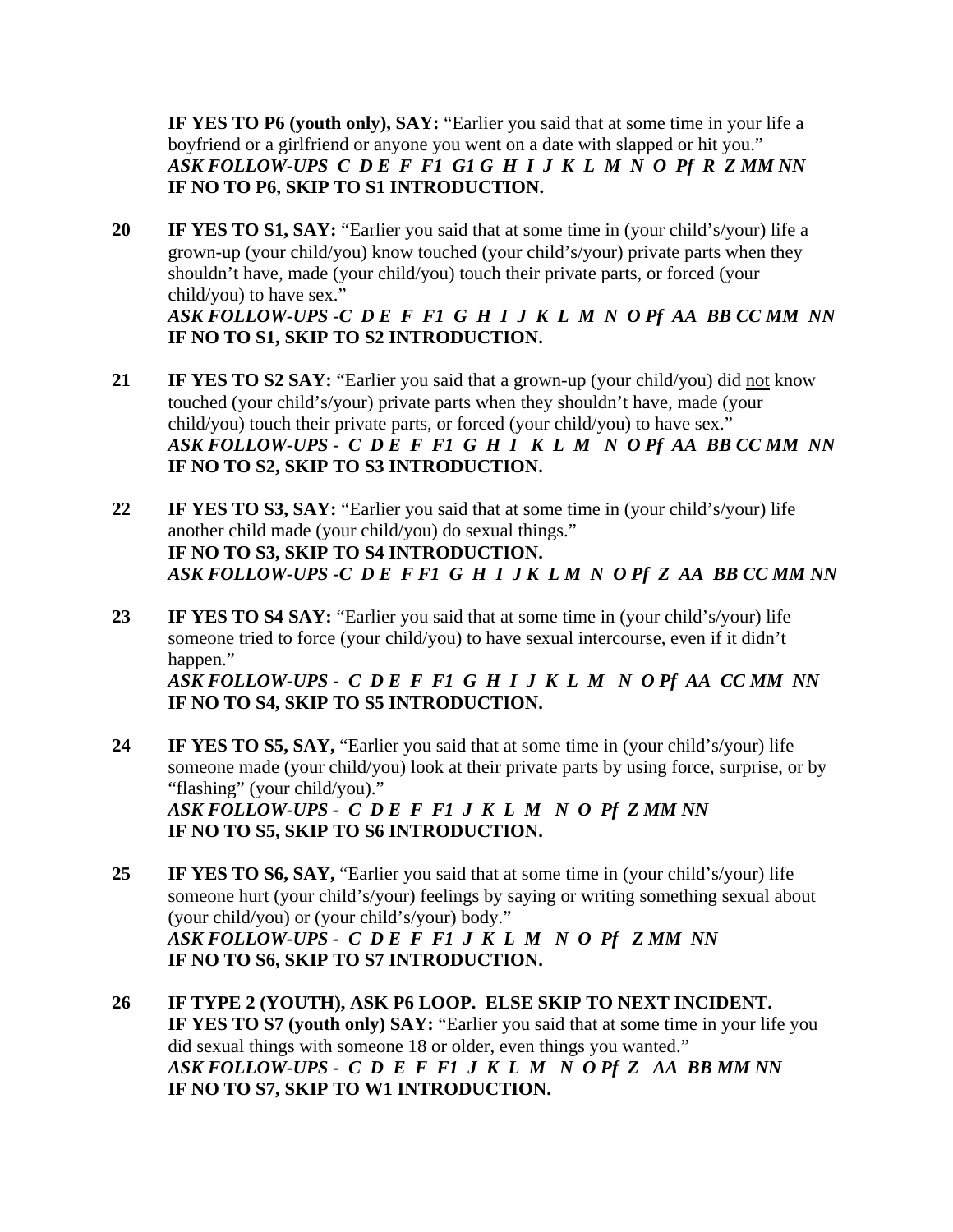**27 IF YES TO W1, SAY:** "Earlier you said that at some time in (your child's/your) life (your child/you) saw a parent get pushed, slapped, hit, punched or beat up by another parent, boyfriend or girlfriend."

## *ASK FOLLOW-UPS - C D E F F1 J K L M N O Pf R DD EE FF GG HH MM NN*

## **IF NO TO W1, SKIP TO W2 INTRODUCTION.**

28 **IF YES TO W2, SAY:** "Earlier you said that at some time in (your child's/your) life (your child/you) saw a parent beat, kick or physically hurt (his/her/your) brothers or sisters, not including a spanking on the bottom."

### *ASK FOLLOW-UPS - C D E F F1 J K L M N O Pf R DD EE FF GG HH MM NN*

# **IF NO TO W2, SKIP TO W3 INTRODUCTION.**

**29 IF YES TO W3, SAY:** "Earlier you said that at some time in (your child's/your) life (your child/you) saw someone get attacked or hit on purpose with a stick, rock, gun, knife or other thing that would hurt." *ASK FOLLOW-UPS - C D E F F1 J K L M N O Pf R DD EE MM NN* 

 **IF NO TO W3, SKIP TO W4 INTRODUCTION.** 

- **30 IF YES TO W4, SAY:** "Earlier you said that at some time in (your child's/your) life (your child/you) saw someone get attacked or hit on purpose without using a stick, rock, gun, knife or something that would hurt." *ASK FOLLOW-UPS - C D E F F1 J K L M N O Pf DD EE MM NN*   **IF NO TO W4, SKIP TO W5 INTRODUCTION.**
- **31 IF YES TO W5, SAY:** "Earlier you said that at some time in (your child's/your) life someone stole something from (his/her/your) house." *ASK FOLLOW-UPS - C D E F F1 J K L M N O Pf DD EE MM NN*   **IF NO TO W5, SKIP TO W6 INTRODUCTION.**
- **32** IF YES TO W6, SAY: "Earlier you said that at some time in (your child's/your) life someone close to (your child/you) had been murdered." *ASK FOLLOW-UPS - C D E F F1 J K M N O Pf DD EE MM NN*   **IF NO TO W6, SKIP TO W8 INTRODUCTION.**
- **34 IF YES TO W8, SAY:** "Earlier you said that at some time in (your child's/your) life (your child was /you were) in a place where (your child/you) could see or hear people being shot, bombs going off or street riots." *ASK FOLLOW-UPS - C D E F F1 G H I L M N O Pf MM*   **IF NO TO W8, SKIP TO W9 INTRODUCTION.**
- **35 IF YES TO W9, SAY:** "Earlier you said that at some time in (your child's/your) life (your child was/you were) in the middle of a war." *ASK FOLLOW-UPS - C D E F F1 G H I M N Pf MM*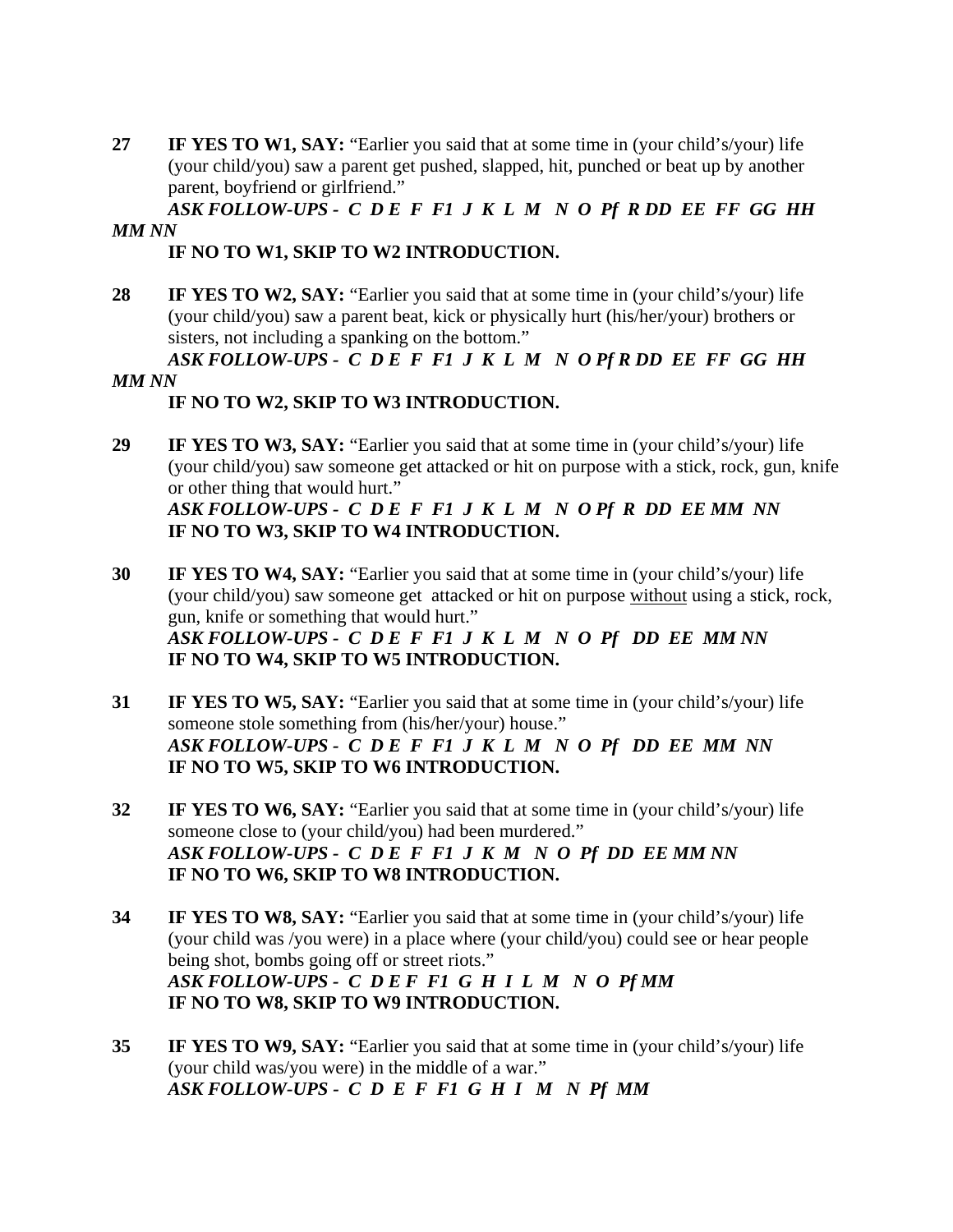## **IF NO TO W9, SKIP TO A1 INTRODUCTION.**

- **47 IF YES TO A1, SAY:** "Earlier you said that other than times you had already told me about, a grown-up hit or attacked (your child/you)." *ASK FOLLOW-UPS - C D E F F1 G H I J K L M N O Pf R MM NN*   **IF NO TO A1, SKIP TO A2 INTRODUCTION.**
- **48 IF YES TO A2, SAY:** "Earlier you said that other than times you had already told me about, (your child was/you were) hurt because someone hit or attacked **(your child**/you) on purpose."

*ASK FOLLOW-UPS - C D E F F1 G H I J K L M N O Pf R MM NN*   **IF NO TO A2, SKIP TO M5 INTRODUCTION.** 

**39 IF YES TO EF1, SAY:** "Earlier you said that at some time in (your child's/your) life one of (your child's/your) parents threatened to hurt another parent when it seemed they might really get hurt."

*ASK FOLLOW-UPS - A B C D E F F1 J K M N O Pf DD EE FF GG HH MM NN* 

## **IF NO TO EF1, SKIP TO EF2 INTRODUCTION.**

- **40 IF YES TO EF2, SAY:** "Earlier you said that at some point in (your child's/your) life one of (your child's/your) parents, because of an argument, broke or ruined something belonging to another parent, punched the wall, or threw something." *ASK FOLLOW-UPS - A B C D E F F1 J K M N O Pf FF GG HH MM NN*   **IF NO TO EF2, SKIP TO EF3 INTRODUCTION.**
- **41 IF YES TO EF3, SAY:** "Earlier you said that at some time in (your child's/your) life one of (your child's/your) parents got pushed by another parent."

*ASK FOLLOW-UPS - A B C D E F F1 J K M N O Pf DD EE FF GG HH MM NN* 

## **IF NO TO EF3, SKIP TO EF4 INTRODUCTION.**

- **42 IF YES TO EF4, SAY:** "Earlier you said that at some time in (your child's/your) life, one of (your child's/your) parents got hit or slapped by another parent." *ASK FOLLOW-UPS - A B C D E F F1 J K M N O Pf R DD EE FF GG*
- *HH MM NN*   **IF NO TO EF4, SKIP TO EF5 INTRODUCTION.**
- **43** IF YES TO EF5, SAY: "Earlier you said that at some time in (your child's/your) life, one of (your child's/your) parents got kicked, choked, or beat up by another parent." *ASK FOLLOW-UPS - A B C D E F F1 J K M N O Pf R DD EE FF GG HH MM NN*

 **IF NO TO EF5, SKIP TO EF6 INTRODUCTION.**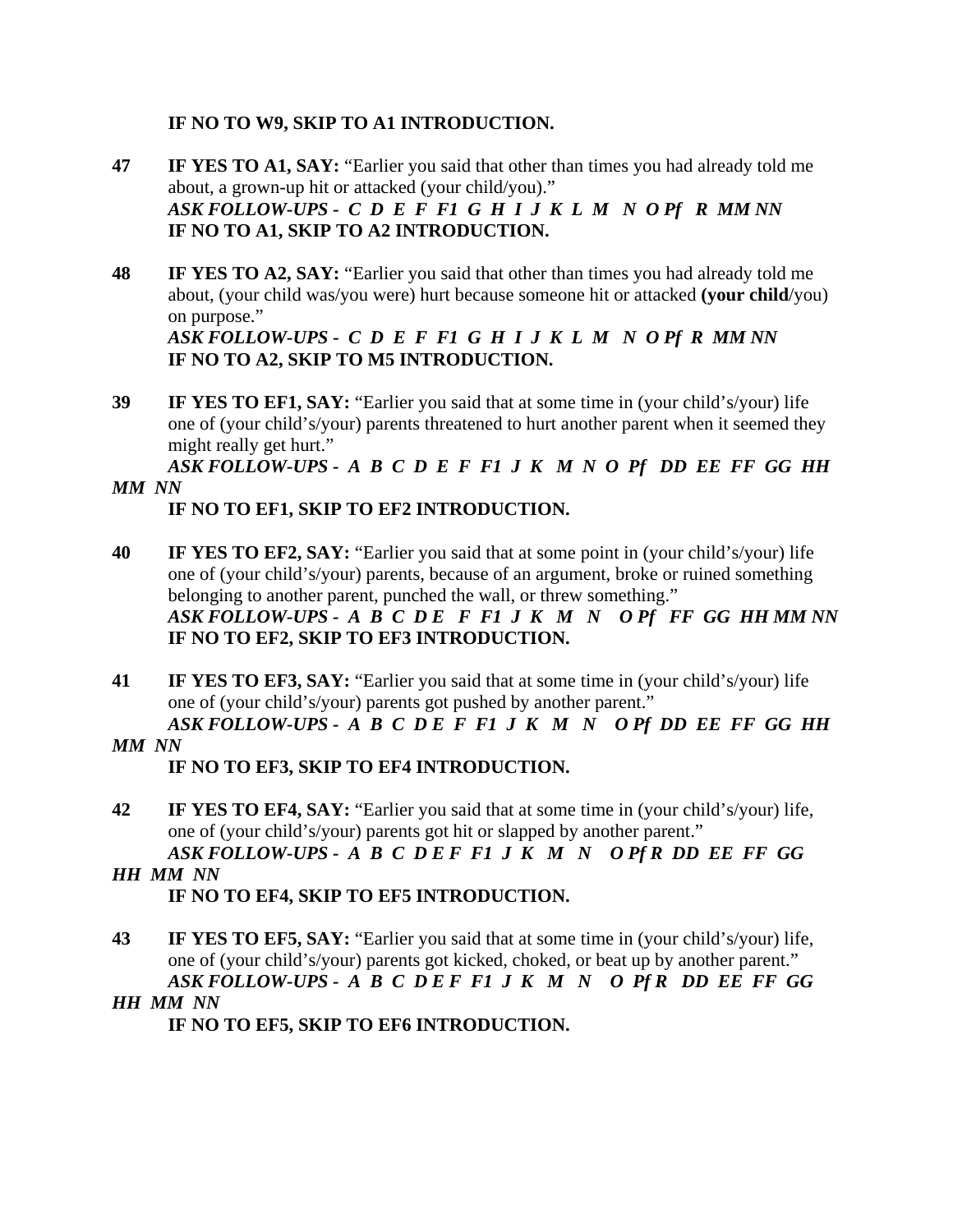**44 IF YES TO EF6, SAY:** "Earlier you said that at some time in (your child's/your) life a grown-up or teen who lives with (your child/you) pushed, hit, or beat up someone else who lives with (your child/you)."

*ASK FOLLOW-UPS - A B C D E F F1 J K M N O Pf R DD EE FF GG HH MM NN* 

## **IF NO TO EF6, SKIP TO SC1 INTRODUCTION.**

- **49 IF YES TO M5, SAY:** "Earlier you said that at some time in (your child's/your) life, (your child/you) often had to look after (himself/herself/yourself) because a parent drank too much alcohol, took drugs, or wouldn't get out of bed." *ASK FOLLOW-UPS - C D E F F1 J K M N O Pf MM NN*   **IF NO TO M5, SKIP TO M6 INTRODUCTION.**
- **50 IF YES TO M6, SAY:** "Earlier you said that at some time in (your child's/your) life, (your child/you) often had to go looking for a parent because the parent left (your child/you) alone, or with brothers and sisters, and (your child/you) didn't know where the parent was."

*ASK FOLLOW-UPS - C D E F F1 J K M N O Pf MM NN*   **IF NO TO M6, SKIP TO M7 INTRODUCTION.** 

- **51 IF YES TO M7, SAY:** "Earlier you said that at some time in (your child's/your) life, (his/her/your) parents often had people over at the house who (your child was/you were) afraid to be around." *ASK FOLLOW-UPS - C D E F F1 J K M N O Pf MM NN*   **IF NO TO M7, SKIP TO M8 INTRODUCTION.**
- **52** IF YES TO M8, SAY: "Earlier you said that at some time in (your child's/your) life, (your child/you) lived in a home that broken down, unsafe, or unhealthy." *ASK FOLLOW-UPS - C D E F F1 J K M N O Pf U MM NN*   **IF NO TO M8, SKIP TO M9 INTRODUCTION.**
- **53** IF YES TO M9, SAY: "Earlier you said that at some time in (your child's/your) life, (your child's/your parents) did not care if (your child was/you were) clean, wore clean clothes, or brushed (his/her/your) teeth and hair. *ASK FOLLOW-UPS - C D E F F1 J K M N O Pf U MM NN*   **IF NO TO M9, SKIP TO P7 INTRODUCTION.**
- **54** IF YES TO P7, SAY: "Earlier you said that at some time in (your child's/your) life, kids told lies, spread rumors, or tried to make others dislike (him/her/you)." *ASK FOLLOW-UPS - C D E F F1 J K L M N O Pf Z MM NN*   **IF NO TO P7, SKIP TO P8 INTRODUCTION, IF APPLICABLE.**
- **55 IF YES TO P8, SAY:** "Earlier you said that at some time in (your child's/your) life, other kids kept (him/her/you) out of things on purpose, excluded (him/her/you) from their group of friends, or ignored (him/her/you)." *ASK FOLLOW-UPS - C D E F F1 J K L M N O Pf Z MM NN*